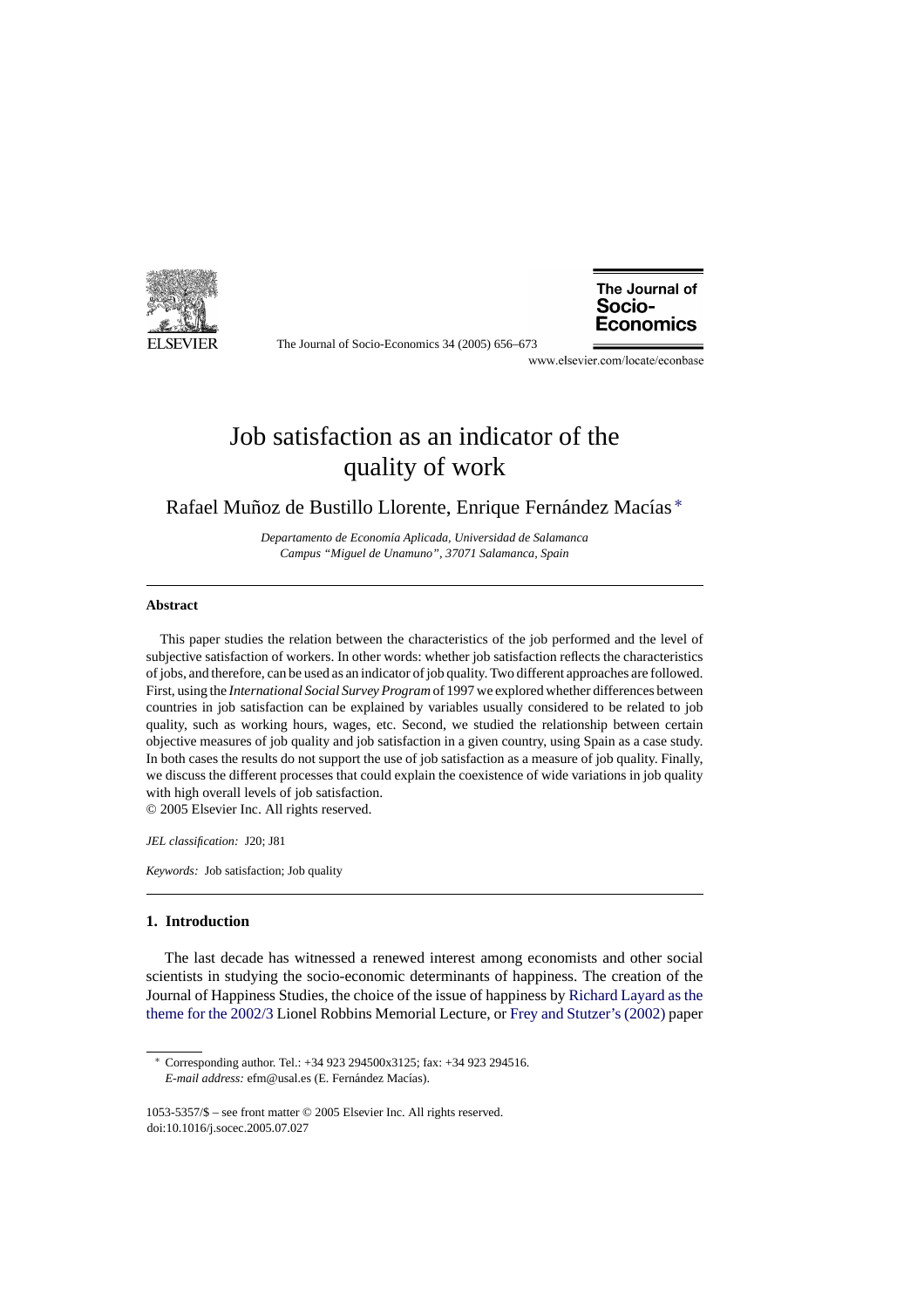in the Journal of Economic Literature are just three examples of this renewed interest. Within this general area of analysis, this paper focuses on the measure of happiness, or satisfaction as it is usually referred to in the literature, in one of the most important components of human life: work. In the paper, the relation between different variables measuring working conditions and job satisfaction is studied, with the aim of testing the adequacy of using job satisfaction as an indicator of the quality of work. The idea is quite simple: first, instead of relying on one particular theory or model for defining the quality of work, we take into consideration the most important variables used in different models. Then we try to relate these indicators to job satisfaction. As our model incorporates the most important indicators used in different approaches, the lack of a clear relationship between these indicators and job satisfaction can be interpreted in terms of the inadequacy of the level of job satisfaction as an indicator of job quality. This will be the argument that will be developed and defended throughout the paper. First, using information on 23 countries from the 1997 International Social Survey Program (ISSP) questionnaire on Work Orientations, we investigate the level of disparity of job satisfaction in these countries and its relation to objective variables of work quality. Subsequently, using the Survey on Quality of Life at Work (ECVT) of 2000, an analysis is made of whether job satisfaction is related to objective indicators of work quality in Spain. Inasmuch as the conclusions reached in the previous sections do not support the existence of a strong association between job satisfaction and its objective conditions, in the third section the reasons that may explain this result are explored. Finally, in the fourth section the main conclusions reached are summarised and new possibilities for research are posed, based on the results obtained.

#### **2. Differences between countries in job satisfaction indicators**

Probably, the most revealing fact in the comparison of levels of job satisfaction in the 23 countries reflected in [Fig. 1](#page-2-0) is the very scant difference in the mean level of job satisfaction. Thus the country where the workers show a higher index of job satisfaction, Denmark, with a value of 5.69 on a scale of 1–7, is only 9% above the mean value, whereas, at the other end, the country with the lowest index of satisfaction, Hungary, is only 8 points below the mean ([Fig. 2\).](#page-2-0) The fact that this difference is so small is particularly striking when we consider that the sample of countries includes highly developed economies, both in economic and social terms, where the workers not only have high salaries but also high levels of social benefits and good working conditions, and others, such as Russia or Bulgaria, in the midst of a serious crisis of transformation and with low income levels and working conditions that are not only poor but have also deteriorated with respect to past reference. To give an example, in Russia, with a job satisfaction index 15% lower than that of Denmark (and 7% lower than the average), between 1994 and 1998, that is, in the period during which the ISSP survey was made, according to the estimations of [Desai and Idson \(2001\),](#page-17-0) the percentage of workers who did not receive their salaries on time increased from 30 to 54%, whereas the volume of arrears went from around one month's pay to over three months. At the same time, 1990–1997, actual salaries in the manufacturing sector dropped over 60%. Although these conditions are not at all favourable, they do not seem to be reflected in the indicator of job satisfaction.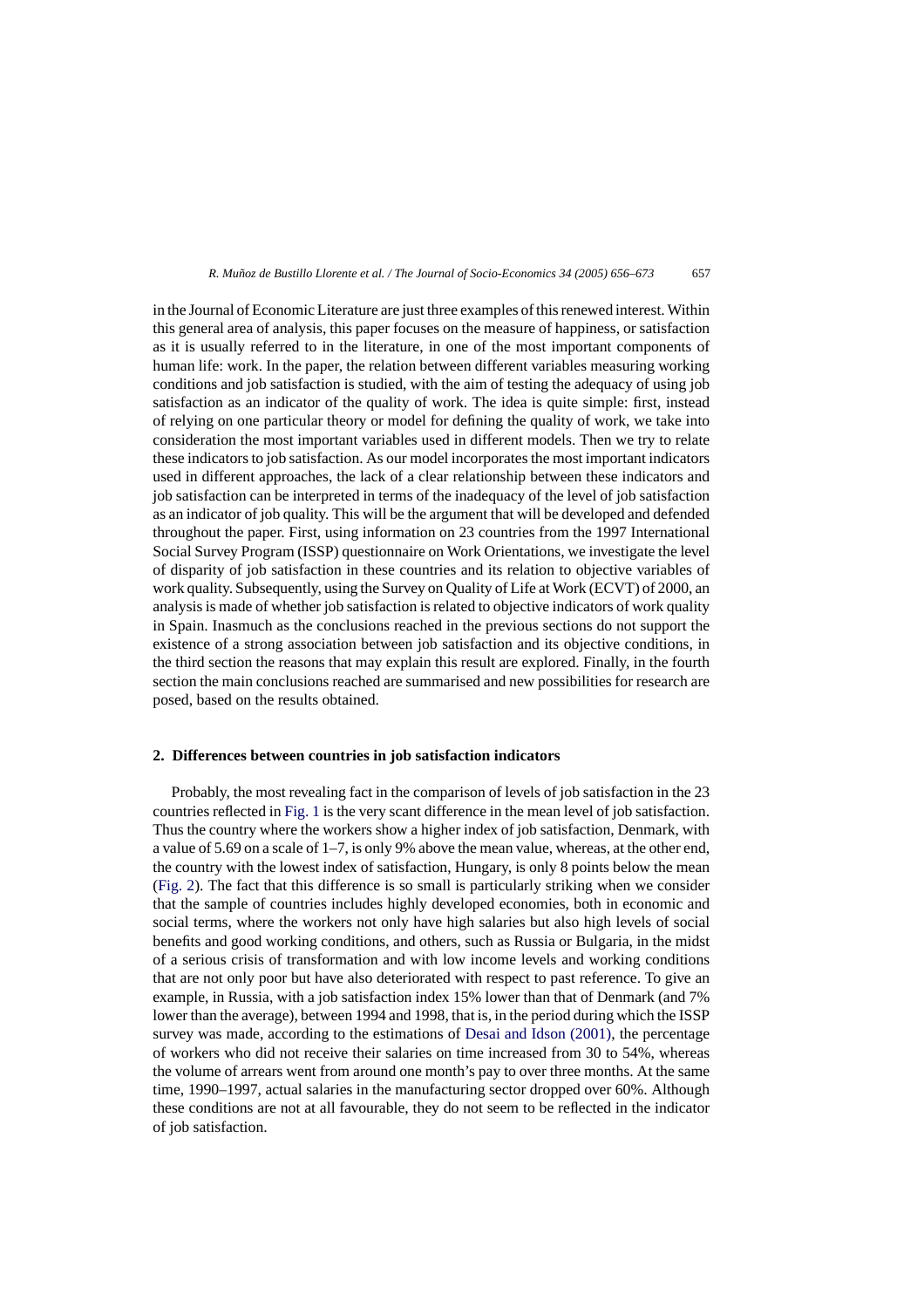<span id="page-2-0"></span>

Fig. 1. Mean job satisfaction (scale 0–7). Source: authors' analysis of ISSP (1997) data.

In second place, also striking is the high mean value of the satisfaction index, 5.21, which would be equal to 7.45 on a scale of  $1-10$ . Hence, with the results of the survey the only possible conclusion would be that the citizens of these 23 countries are relatively satisfied with their jobs. As we shall see in the next section, this result also appears in the national surveys on quality of work. Although the low variability of the job satisfaction index detracts significance from the possible explanations of these differences, we have explored the possible relation existing between this indicator and variables traditionally considered important when explaining job satisfaction. This procedure, at the same time, has the advantage of allowing us to contrast in greater detail the scant difference between the job satisfaction indicators in the presence of much more important differences in variables that, in principle, should be associated with this one. Specifically, the variables considered are: unemployment rate, index of overwork, level of income, salary behaviour, increase



Fig. 2. Job satisfaction with respect to the mean. Source: authors' analysis of ISSP (1997) data.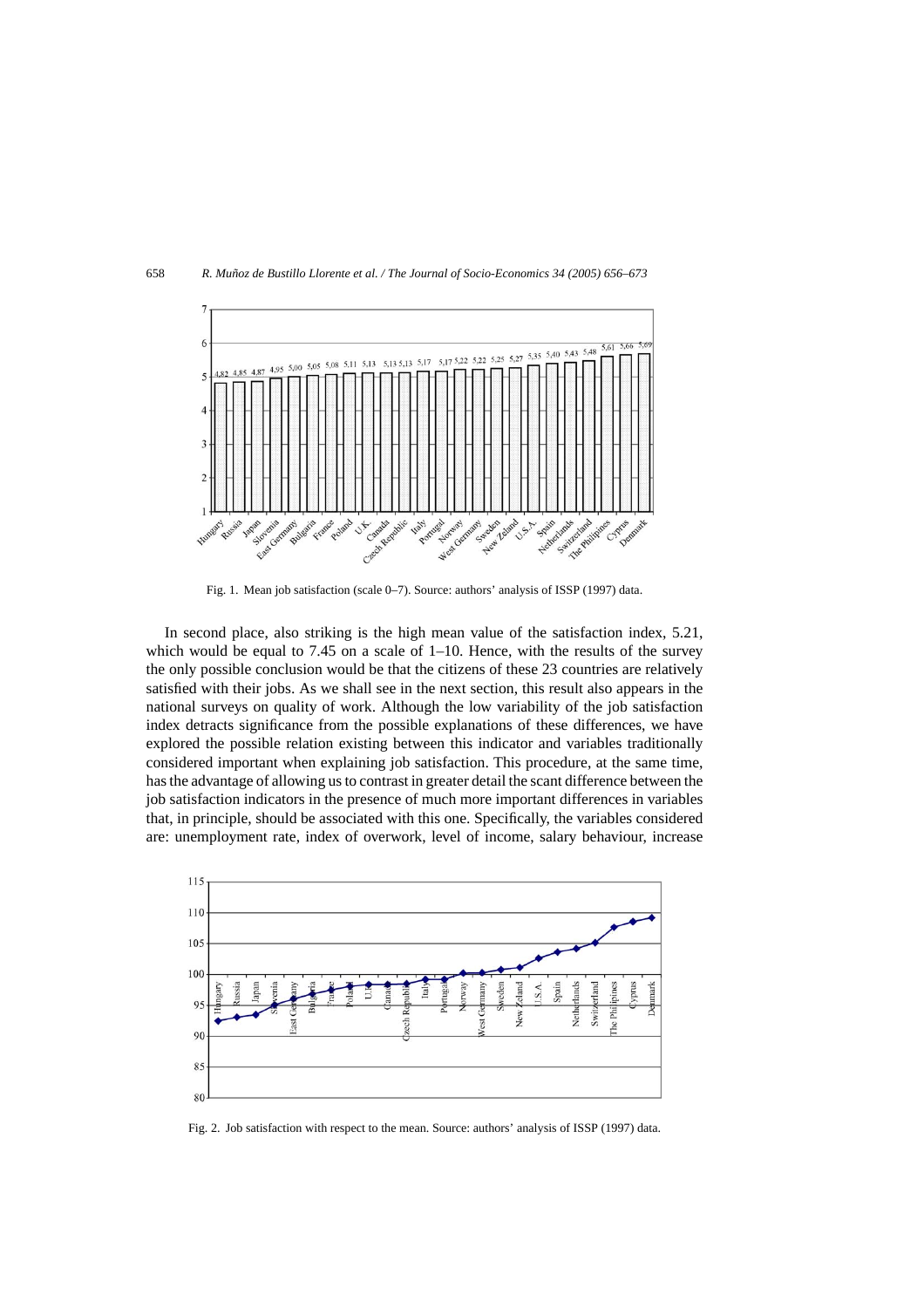

Fig. 3. Job Satisfaction and unemployment rates. Source: authors' analysis of [KILM \(2001–2002\)](#page-17-0) and ISSP (1997) data.

in salaries, and distribution of income. The results show an amazingly weak explanatory capacity of these variables when explaining differences in job satisfaction between countries, and are not significant in any of the cases.

Of all the variables chosen, the unemployment rate is the one that theoretically maintains the most ambiguous relation with job satisfaction. Thus, the existence of unemployment could be thought to make individuals more satisfied with their work, whatever its characteristics, inasmuch as the alternative, being unemployed, would be worse; hence one would expect a direct relation between unemployment and satisfaction. However, it is also possible that the less unemployment there is, the greater the workers' capacity to negotiate better working conditions and, at the same time, the greater the probability of finding a job fitted to their preferences; hence the relation between unemployment and satisfaction would be of an inverse type. As can be seen in Fig. 3, the result does not endorse either of these two possibilities, there being no systematic relation between the two variables; this could mean that the two effects compensate each other. The index of overwork, defined as the rate of working population with over 40 h of work per week, ought to be negatively associated with job satisfaction, if we assume that the longer the working day, the higher the level of tiredness associated with it and at the same time the greater the pressure on the workers when it comes to combining their working life and their family or social life.<sup>1</sup> As is shown in [Fig. 4,](#page-4-0) in this case there does seem to be a negative relation between the two variables, even if it is extremely weak. If we take the GDP per capita as a proxy variable of average salaries, one might expect that, inasmuch as one of the factors that defines a good job (even

It could be argued that people may enjoy working long hours. The neologism "workaholic" in fact reflects this possibility. Still, we believe that according to a number of studies on the subject performed, among other institution, by the European Foundation for the Improvement of Living and Working Conditions, it is reasonably safe to defend that, in general, and above a socially determined working time and income level, longer hours are not preferred by the workers. From a different approach, the long term decreasing trend in working time from more than 3000 h one century ago to slightly over half that number nowadays can also be interpreted in terms of workers preference for shorter and not longer working hours.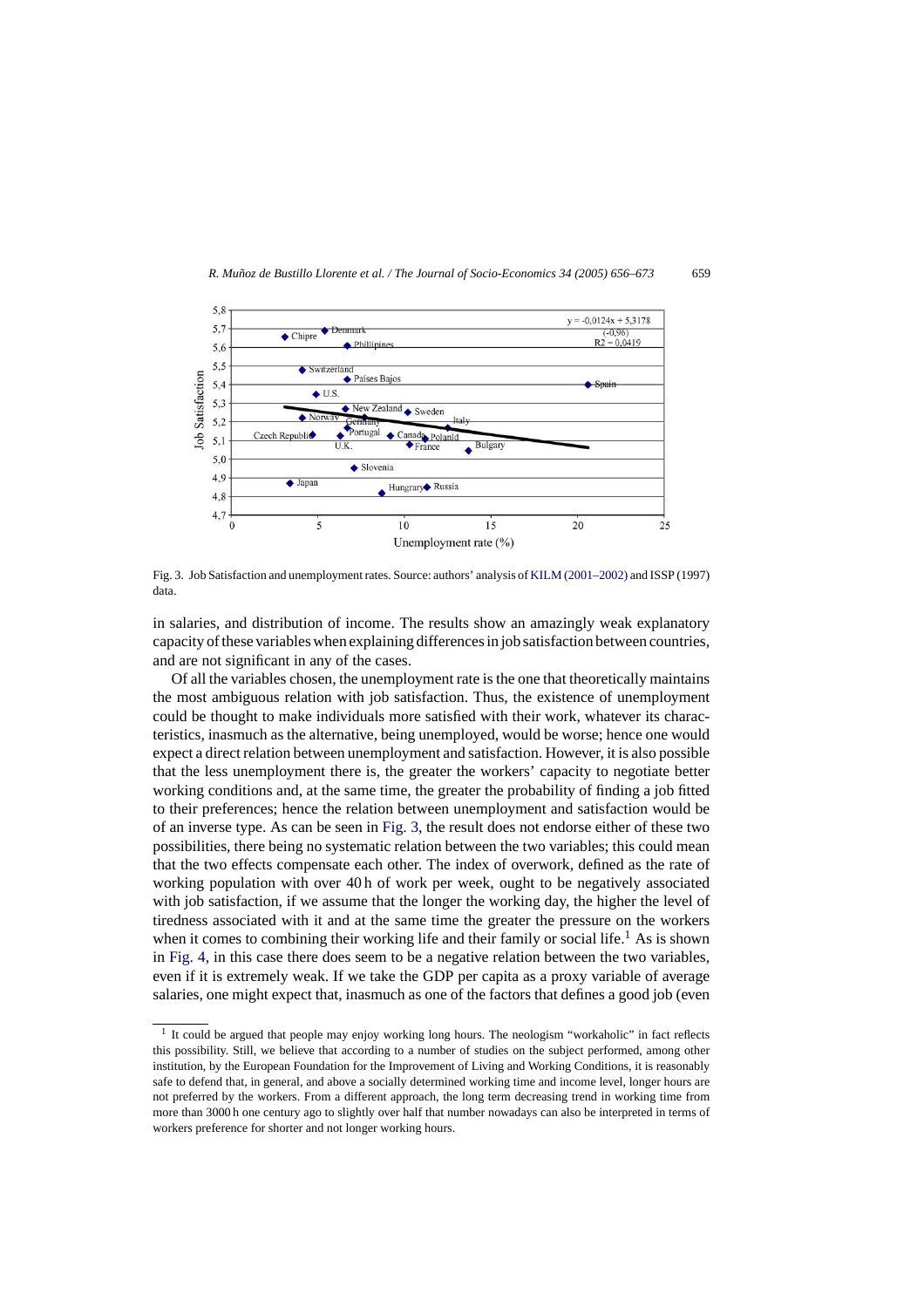<span id="page-4-0"></span>

Fig. 4. Job satisfaction and overwork. Source: authors' analysis of [KILM \(2001–2002\)](#page-17-0) and ISSP (1997) data.

if it is not the most important one) is salary, the relation between job satisfaction and GDP per capita would be positive. However, as can be seen in Fig. 5, the link between both variables, although positive, is extremely weak, hence one would have to conclude that neither is there any relation between level of income and job satisfaction. This conclusion is in any case consistent with the results obtained in the studies of the economic determinants of happiness, which would be the equivalent of the indicator of job satisfaction in the overall sphere of the individual. Thus, according to the studies by [Kenny \(1999\),](#page-17-0) the happiness declared in Japan remained stable between 1958 and 1988, whereas the GDP per capita in real terms increased five-fold, a result also observed in the USA, where during the period 1952–1989, while the GDP per capita doubled, subjective happiness dropped 0.2 points on a scale of 1–3. From these and other studies ([Esteve, 2000\)](#page-17-0) it can be concluded that after a certain income threshold, which [Inglehart \(1996\)](#page-17-0) situated at \$6000 per capita in 1991, increases in income do not generate subjective happiness.



Fig. 5. Job satisfaction and real wages. Source: authors' analysis of ISSP (1997) and [KILM \(2001–2002\)](#page-17-0) data.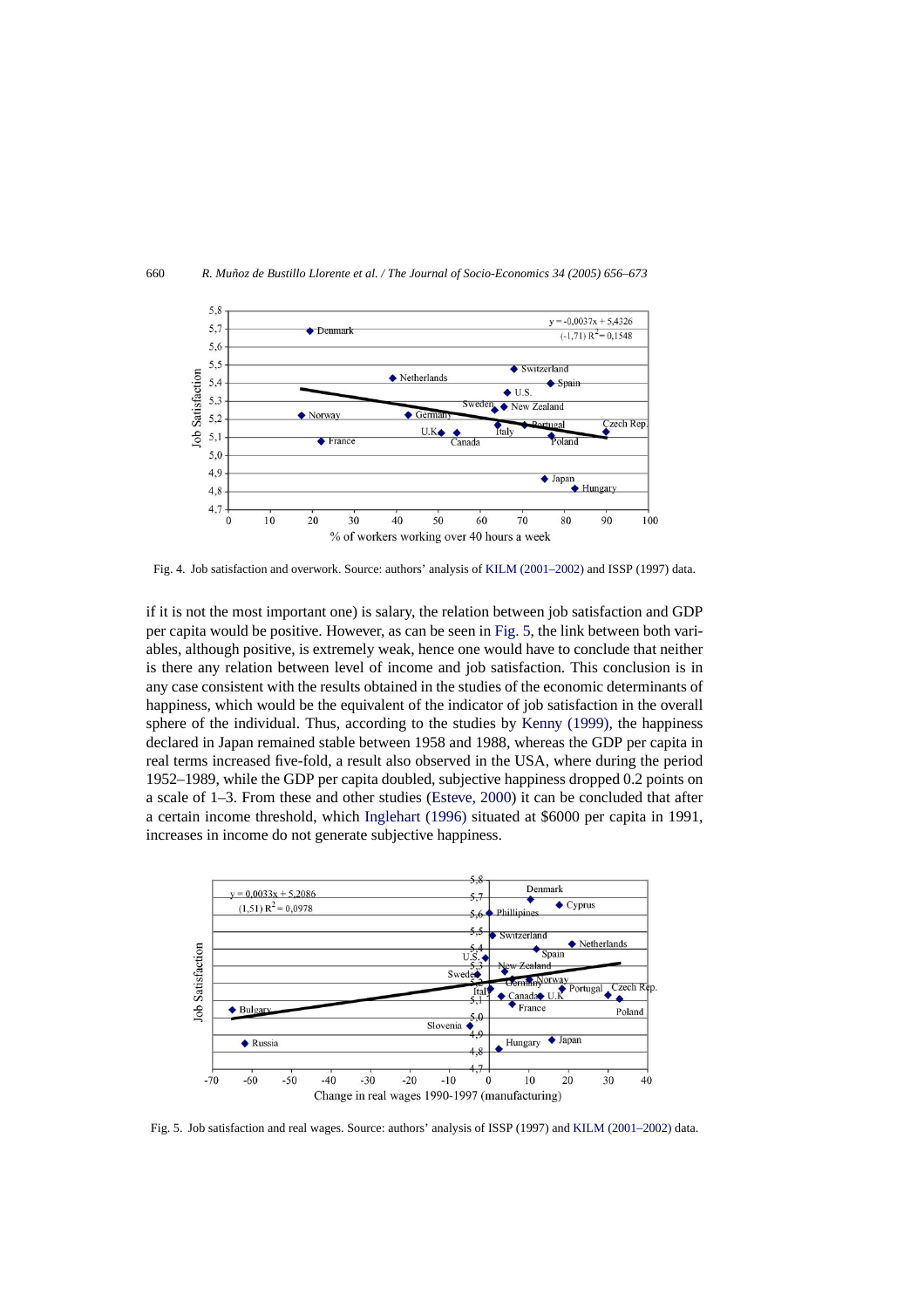

Fig. 6. Job satisfaction and GDP per capita in PPP (1997). Source: authors' analysis of [KILM \(2001–2002\)](#page-17-0) and ISSP (1997) data.

The penultimate variable considered in our exploration of the determinants of job satisfaction is the increase in salary experienced in recent years (specifically, the increase in real salaries in the manufacturing sector during the period 1990–1997), as an indicator of progress. In principle, once again one might expect a positive relation between this variable and the index of satisfaction, so that those countries with greater salary increase, since they have experienced an improvement in the quality of their jobs (salary can be considered one of the components of this quality), should show greater satisfaction. Once again, as can be seen in Fig. 6, the relation, although positive, is surprisingly weak, it being especially striking that plummeting salaries in Bulgaria and Russia have not made job satisfaction lower than it is. This absence of relation between changes in salary and job satisfaction could be related to the greater importance of relative considerations for the subjects, that is, their position on the salary scale, rather than the absolute behaviour of the salaries. If this is so, the absolute changes that were not accompanied by changes in distribution would not cause appreciable changes in the index of satisfaction.

Finally, and with the aim of including the distributive aspects we referred to before, the relation existing between job satisfaction and income distribution (Gini index), taken here as a proxy variable of salary distribution, is explored. In this case, the results are strongly conditioned by the relatively low level of inequality in some of the countries in our sample that formerly had planned economies (Slovenia, Hungary) and of Japan, giving a positive relation between the two variables which, however, and the same as in the other cases, is extremely weak.<sup>2</sup> Neither is any relation observed between income distribution and the

<sup>&</sup>lt;sup>2</sup> According to [Hamermesh \(1999\), j](#page-17-0)ob satisfaction would respond to changes in salary distribution rather than their absolute levels of inequality, and this only in the short term, in which case, and given the generalized increase in market inequality experienced in the 90s (not in the final income distribution, where this increase is much more limited, [Arjona et al., 2001\)](#page-17-0) a drop in the levels of job satisfaction would have to be expected. Comparison of the 1989 and 1997 ISPP surveys on attitude with respect to work show a certain drop in the percentage of totally satisfied workers in Germany and Norway, in both cases, countries with a clear deterioration in income distribution, although the same tendency is seen in the United Kingdom, USA and The Netherlands, without, however, lowering the indices of satisfaction. In any case, since we are working with mean values, these changes could be masked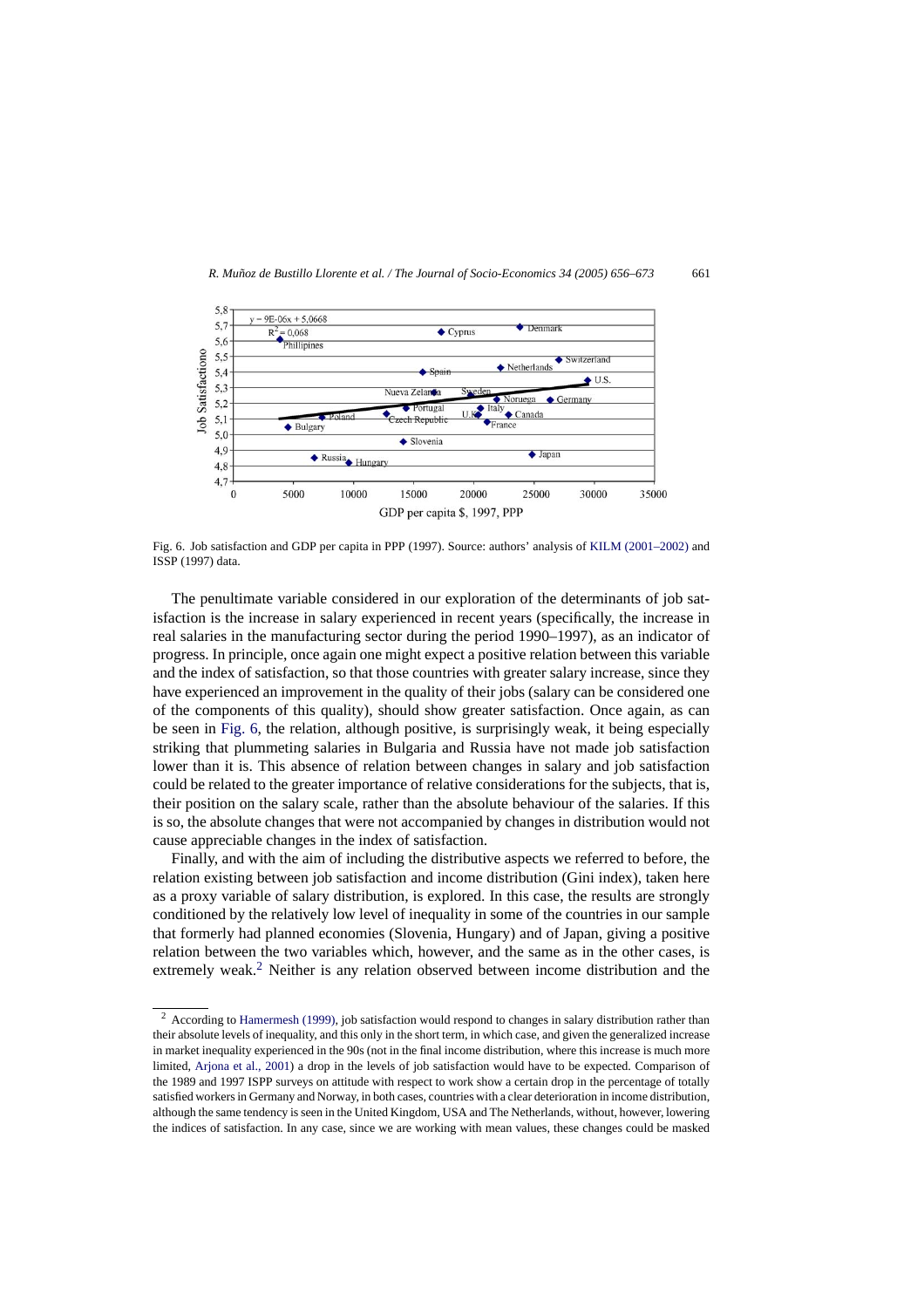dispersal, as reflected in the standard deviation, of the values of job satisfaction in each country. It is important to point out that, in order to allow identification of the different countries a very small scale has been adopted on the axis corresponding to job satisfaction (4, 8–5, when the possible scale is 0–7), which only incorporates 13% of the maximum difference. The option in favour of a broader scale would make the functions appear almost as a horizontal line.

These results lead us to postulate, contrary to what has been defended by other authors such as [Sousa-Pouza and Sousa-Pouza \(2000\)](#page-17-0) or [Spector \(1997\),](#page-17-0)<sup>3</sup> the following conclusions: (1) there are no significant differences between countries in the indicators of job satisfaction, (2) the scarce differences between countries in the job satisfaction indicators do not correspond to the strong differences existing in objective variables which, in principle, should be associated with job satisfaction, (3) from the above it follows that job satisfaction is not an adequate indicator for measuring differences in quality of work, at least in a cross analysis.

## **3. Differences in job satisfaction indicators among workers in the same country: the case of Spain**

In the previous section we saw how differences in job satisfaction between countries were much smaller than the differences in working conditions and the rewards associated with the job according to a series of chosen indicators. Hence, we deduced that in a first approach it did not seem that, in a comparative analysis between countries, the indicator of job satisfaction was a good proxy variable for quality of work. Another way of contrasting the adequacy or inadequacy of job satisfaction as an indicator of work quality is to compare whether the differences in job satisfaction within the same country are associated with objective differences in working conditions. In principle, if we wonder why job satisfaction in different types of jobs in the same country should vary, the answer seems obvious: jobs are really quite different as regards conditions and quality, and it seems reasonable that this should affect job satisfaction. This is the sense in which job satisfaction is sometimes used as an indicator of job quality.

However, the relation between job quality and job satisfaction is not so simple. This relation is affected by a third element, the worker's expectations. Two workers with jobs of identical objective characteristics may show radically different satisfaction with their job if

in the aggregate analysis. This would not be the case of the changes in functional income distribution which, since they affect all the workers, would be fully manifested (if they affect job satisfaction) in the mean values of satisfaction. The eighties and nineties witnessed, both in the US and in Europe, a drop in the share of total wages in relation to total income which must have negatively affected job satisfaction.

<sup>&</sup>lt;sup>3</sup> [Spector \(1997\), t](#page-17-0)aking as a basis different comparative analyses of job satisfaction concluded that it seems probable that the differences in job satisfaction between countries are real. He specifically refers to four countries, the Dominican Republic, Hong Kong, Singapore and the US, with satisfaction values that range from 133.3 in the case of Hong Kong to 160.9 in the Dominican Republic. On our scale of 1–7 this difference would become 4.3 versus 5.2, values within the range of those reached for the same variable in the ISSP survey. [Sousa-Pouza and](#page-17-0) [Sousa-Pouza \(2000\), w](#page-17-0)orking on the same ISSP survey, consider the differences sufficiently significant to embark upon a complex psychological model in which job satisfaction is the result of the relation existing between what the worker puts into the job and what he/she gets out of it.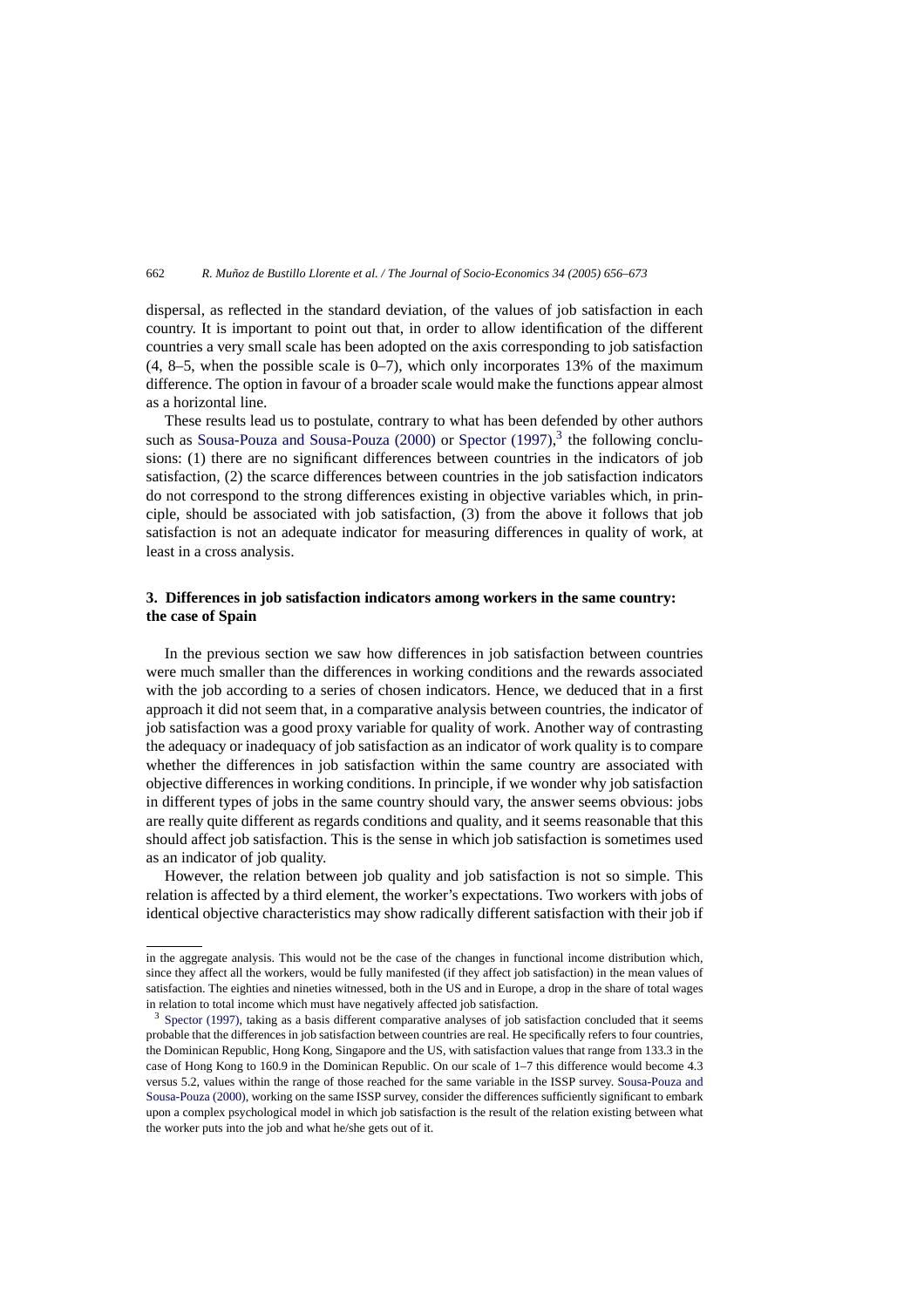their expectations are different. For one, the job may entail a decrease in status or a source of frustration if he/she expected to have a better valued job, whereas for the other, who perhaps had very low expectations owing to a lower level of education or other reasons, the same job may be highly satisfactory.

Job satisfaction does not only depend on the quality of the employment, but also on the worker's expectations with respect to the job. The key to job satisfaction is, in fact, in the fit between the objective conditions of the job and the worker's expectations. The better the fit between expectations and job reality, the greater the satisfaction and vice versa.<sup>4</sup> This is how it is posed in the main theories developed on job satisfaction by the social psychologists, who are those that have worked most on this subject (the classic theories are those of [Locke](#page-17-0) [\(1976\)](#page-17-0) and [Lawler \(1973\)\).](#page-17-0)

Going back to the question we started with, job satisfaction will vary (a priori) according to job quality, but with the level of expectations constant. That is, on the same level of expectations, job satisfaction will be determined (at least in part) by the objective quality of the job. Can this model be contrasted by means of the analysis of the data from surveys? Certainly, it is difficult to measure both job quality and workers' expectations with a questionnaire, but it is possible to make reasonable proxies, as is usually done in studies of determinants of job satisfaction. Wages, safety, flexibility of timetable, etc. are used as indicators of job quality, whereas sociodemographic indicators such as age, sex or education are used as proxies to job expectations. Although the causal mechanism of the relation between the sociodemographic characteristics of the worker and job satisfaction is not always made clear, it can be no other than the relation between these sociodemographic characteristics and job expectations.

There is abundant literature, especially in social psychology, which attempts to relate job satisfaction with different qualitative aspects of the job, such as autonomy ([Spector, 1997,](#page-17-0) p. 31), stress (idem, p. 42), usefulness of the work ([Manglione and Quinn, 1975\),](#page-17-0) etc. These studies have usually found an important degree of correlation between characteristics of the job and job satisfaction. Nevertheless, this type of study usually has a serious starting problem which casts doubt on the reliability of its results. Most of the qualitative indicators used on job characteristics are based on the worker's own evaluation, and it is very likely that the evaluation made by the worker of his/her job may be affected by the degree of job satisfaction. The degree of correlation found between these indicators and job satisfaction does not necessarily have to involve a causal relation, but may very likely be merely due to the fact that they are two ways of measuring the same thing. In order to avoid this problem it is necessary to use (as has been done in this paper) indicators of job quality not "contaminated" by the worker's subjectivity.

When indicators that are less problematic in this sense are used, such as salary, sector, size of firm or job stability (Clark and Oswald, 1996; Brown and McIntosh, 1998; García

<sup>&</sup>lt;sup>4</sup> The concept of fit is useful because it makes job satisfaction depend not merely on two magnitudes (expectations and reality), but on the *relation* between these two magnitudes. It is not, however, free from problems, hence some explanation is necessary. The fit between expectations and job quality produces satisfaction. But, does all lack of fit cause dissatisfaction? Evidently not. Dissatisfaction occurs when the reality of the job is below the worker's expectations, but not when it is higher. Therefore, throughout this text we refer to an *asymmetric* concept of fit/lack of fit, and not to its literal sense.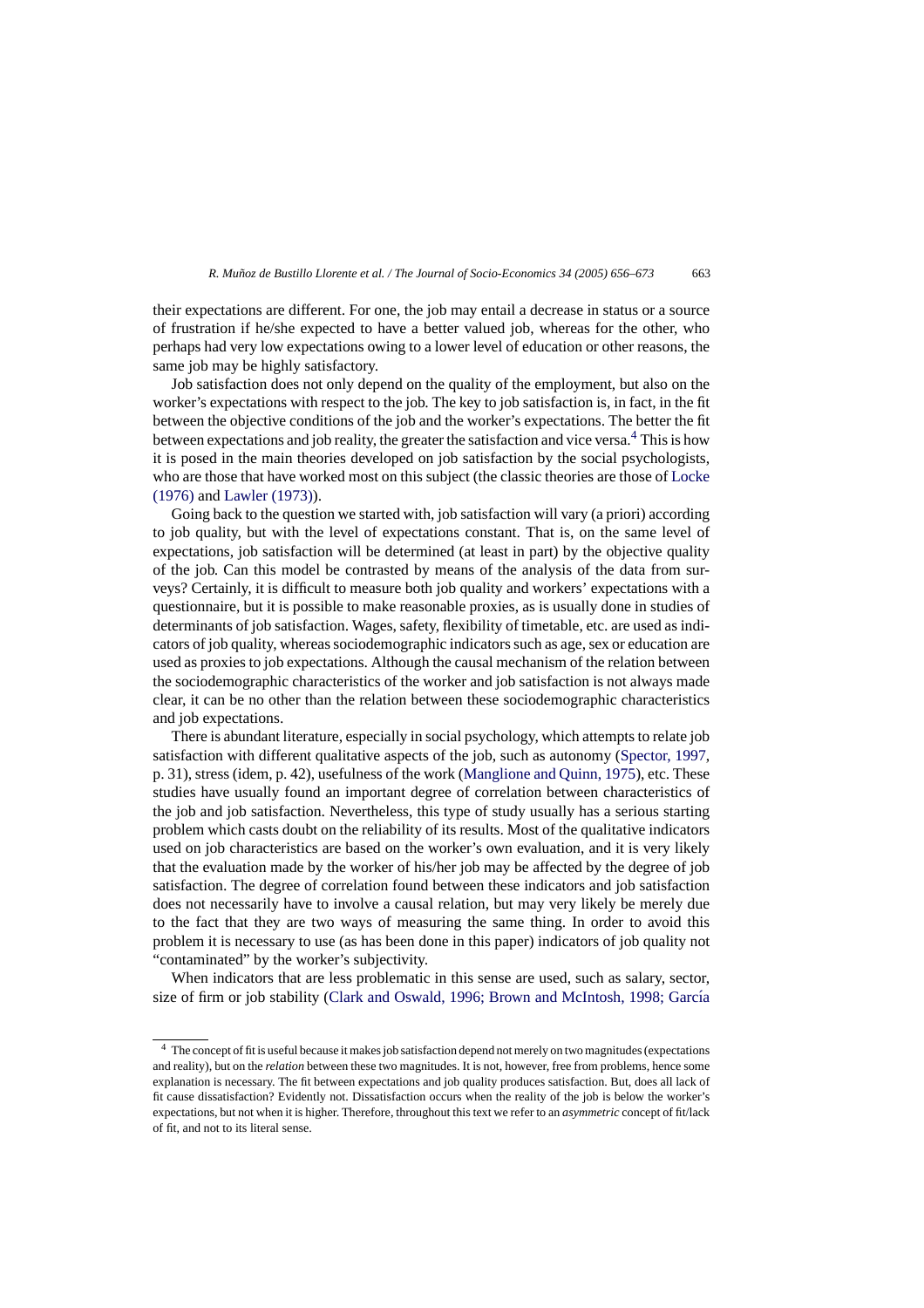<span id="page-8-0"></span>[Mainar, 1999\),](#page-17-0) the correlations are usually very low and the results not very conclusive. Indeed, in different studies opposing relations are often found between a certain indicator and job satisfaction. Spector, in an extensive review of the bibliography on the determinants of job satisfaction, found a pronounced inconsistency among the results of different studies on salaries, work load and organization of work time [\(Spector, 1997, p](#page-17-0)p. 42–46).

Something similar occurs with the studies on the effects of the indicators of job expectations on satisfaction. Despite the fact that many studies find statistically significant relations, these are usually very low and contradictory. For example, with respect to the effect of gender, [Spector \(1997\)](#page-17-0) concludes that "when the results of different studies are combined with meta-analysis, the mean correlations tend to be almost zero over dozens of studies and thousands of pollsters" (p. 28). Age and level of education, habitual indicators of job expectations, present almost identical problems.

All these problems seem to bring into doubt the validity of the analytic model presented above, according to which the worker's satisfaction depended on the degree of fit between the worker's expectations and job quality. In the following pages we shall attempt to confirm for ourselves the validity of this model, through an empirical analysis of the determinants of job satisfaction in Spain. For this purpose we shall use data from the 2000 Survey on Quality of Life at Work, a survey carried out on 6000 workers by the Ministry of Labour and Social Affairs, and designed for studying the quality of working life through many indicators. We shall work with a sub-sample of 4323 wage earners. The variable we are going to study in depth (as a dependent variable) is, of course, job satisfaction, measured by means of the following question: "Speaking of job satisfaction in general, could you situate on this scale, where 1 is very dissatisfied and 10 is very satisfied, how satisfied you are with your job?" As regards independent variables, we shall use all the usual variables in the literature to this respect, as well as some others that we have considered convenient for the analysis. Following the master lines of the model posed before, the variables are divided into two groups: those indicating job quality and those that are proxies of the expectations with respect to the job (Table 1). We shall attempt to make a multiple regression model with analysis of variance (ANOVA), with a view to explaining the maximum possible variance of job satisfaction, using as many independent variables as necessary.

Let us begin by analysing the dependent variable of the model, job satisfaction. [Table 2](#page-9-0) gives the distribution of this variable expressed in three different ways: tabulated, with summarized measurements and by graphic representation. All three ways show a strikingly high mean value, i.e., very high job satisfaction in Spain. The arithmetical mean is 7 out of

| Table 1                                                  |                                |  |  |  |
|----------------------------------------------------------|--------------------------------|--|--|--|
| Independent variables                                    |                                |  |  |  |
| Indicators of job quality                                | Indicators of job expectations |  |  |  |
| $(1)$ Salary                                             | $(1)$ Age                      |  |  |  |
| $(2)$ Team work                                          | $(2)$ Sex                      |  |  |  |
| (3) Type of contract                                     | (3) Education                  |  |  |  |
| (4) Public or private sector                             | (4) Experience of unemployment |  |  |  |
| (5) Length of service                                    |                                |  |  |  |
| $(6)$ Social class according to E.O. Wright <sup>a</sup> |                                |  |  |  |
| (7) Size of the work place                               |                                |  |  |  |

<sup>a</sup> The model proposed by Erik Olin Wright in [Wright \(1997\)](#page-17-0) was followed.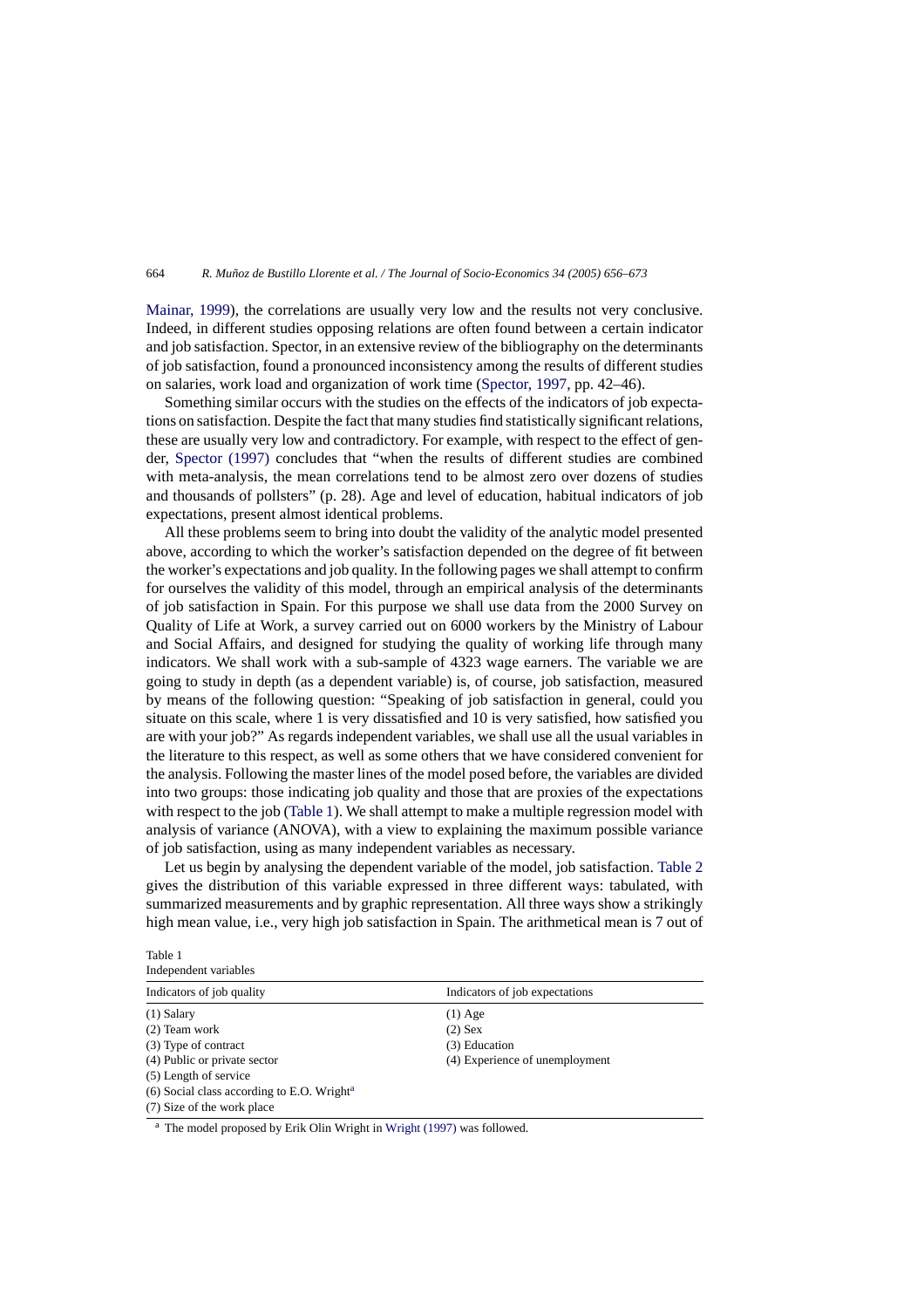<span id="page-9-0"></span>

| 30                         |                     |                |           |                |            |       |                | 28.24 |      |                         |         |
|----------------------------|---------------------|----------------|-----------|----------------|------------|-------|----------------|-------|------|-------------------------|---------|
| 28                         |                     |                |           |                |            |       |                |       |      |                         |         |
| 26<br>24                   |                     |                |           |                |            |       |                |       |      |                         |         |
| 22                         |                     |                |           |                |            |       |                |       |      |                         |         |
| 20                         |                     |                |           |                |            |       | 18.48          |       |      |                         |         |
| 18                         |                     |                |           |                |            |       |                |       |      |                         |         |
| $\binom{6}{0}$<br>16<br>14 |                     |                |           |                |            | 13.49 |                |       |      |                         |         |
| 12                         |                     |                |           |                | 11.27      |       |                |       | 9.37 | 9.92                    |         |
| 10                         |                     |                |           |                |            |       |                |       |      |                         |         |
| 8<br>6                     |                     |                |           | 4.33           |            |       |                |       |      |                         |         |
| $\overline{4}$             | 1.62                |                | 2.06      |                |            |       |                |       |      |                         |         |
| $\overline{\mathbf{c}}$    |                     | 1.23           |           |                |            |       |                |       |      |                         |         |
| $\overline{0}$             |                     |                |           |                |            |       |                |       |      |                         |         |
|                            | 1                   | $\overline{c}$ | 3         | $\overline{4}$ | 5          | 6     | $\overline{7}$ | 8     | 9    | 10                      |         |
|                            |                     |                | Frequency |                | Percentage |       | Accumulated    |       |      | Summarized measurements |         |
|                            | Very dissatisfied 1 |                | 70        |                | 1.62       |       | 1.62           |       |      |                         |         |
| $\mathfrak{2}$             |                     |                | 53        |                | 1.23       |       | 2.85           |       |      | Quartile 1 (25%)        | 6       |
| 3                          |                     |                | 89        |                | 2.06       |       | 4.9            |       |      | Quartile 2 (median)     | 7       |
| 4                          |                     |                | 187       |                | 4.33       |       | 9.23           |       |      | Quartile 3 (75%)        | 8       |
| 5                          |                     |                | 487       |                | 11.27      |       | 20.5           |       |      |                         |         |
| 6                          |                     |                | 583       |                | 13.49      |       | 33.98          |       |      | Mean                    | 7.04    |
| 7                          |                     |                | 799       |                | 18.48      |       | 52.46          |       |      | Standard deviation      | 1.93    |
| 8                          |                     |                | 1221      |                | 28.24      |       | 80.71          |       |      | Symmetry                | $-0.73$ |
| 9                          |                     |                | 405       |                | 9.37       |       | 90.08          |       |      | Summary                 | 3.56    |
|                            | Very satisfied 10   |                | 429       |                | 9.92       |       | 100            |       |      |                         |         |
| Total                      |                     |                | 4323      |                | 100        |       |                |       |      |                         |         |

10. The most frequent value is 8, and the percentage of people situated below 5 (a value that represents "satisfactory" in our school culture) does not reach 10%. Indeed, almost half of those surveyed are situated in the three highest values (8, 9 and 10).

Looking at the results given in Table 2 it seems that, to start with, and without need for further analyses, variability in job satisfaction in Spain is very low. Basically, because almost everybody is satisfied, or even very satisfied, with their job. This in itself shows that job satisfaction is not a very good indicator of job quality—no matter how optimistic we may be with respect to job quality in Spain, it does not seem to agree with these levels of job satisfaction.

In any case, let us see if we can explain what this (little) variability in job satisfaction is related to. [Table 3](#page-10-0) gives the mean values of job satisfaction for the different categories of indicators of job quality.<sup>5</sup> Once again the high mean values are striking, as is the scant variability. For none of the variables does the difference between the highest and lowest

<sup>&</sup>lt;sup>5</sup> As we mentioned in Section [1, w](#page-0-0)e do not rely on any particular theory or definition of the quality of work. Instead, our approach is quite pragmatic: we simply consider many different indicators which, no matter what our definition of job quality is, should be related to it in some way or another. In other words: if job satisfaction has no substantial relation to any of the variables shown in [Table 1, i](#page-8-0)t seems very difficult to say that it somehow reflects the quality of work, defined in any possible way.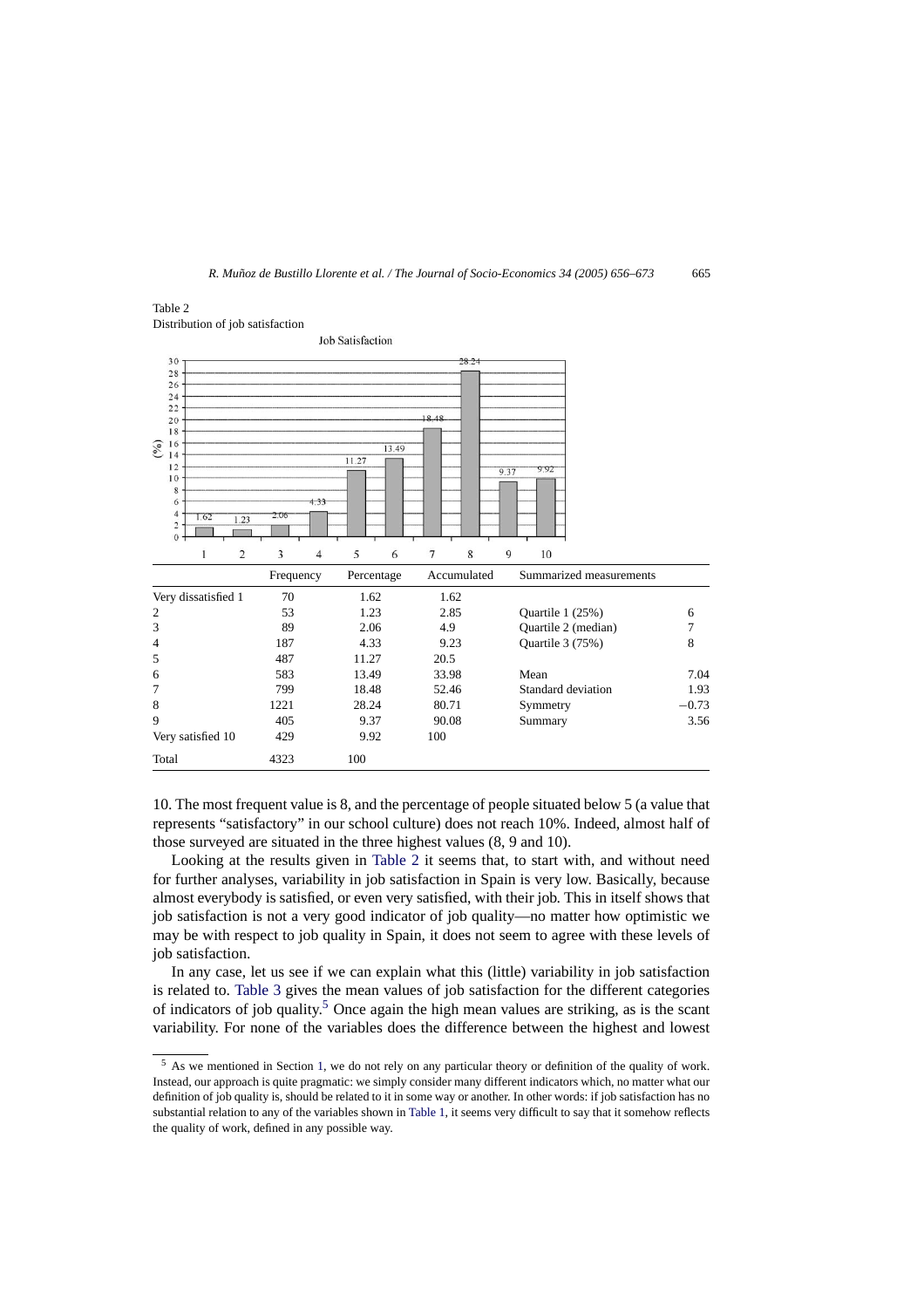<span id="page-10-0"></span>Table 3

| Independent variable                     |                                                                | Satisfaction<br>mean                       | Ν                                          |  |
|------------------------------------------|----------------------------------------------------------------|--------------------------------------------|--------------------------------------------|--|
| Salary                                   | Up to 45,000 per month                                         | 6.0                                        | 80                                         |  |
|                                          | From 45,001 to 75,000                                          | 6.34                                       | 192                                        |  |
|                                          | From 75,001 to 100,000                                         | 6.48                                       | 435                                        |  |
|                                          | From 100,001 to 150,000                                        | 6.86                                       | 1281                                       |  |
|                                          | From 150,001 to 200,000                                        | 7.4                                        | 934                                        |  |
|                                          | From 200,001 to 275,000                                        | 7.49                                       | 514                                        |  |
|                                          | From 275,001 to 300,000                                        | 7.55                                       | 99                                         |  |
|                                          | From 300,001 to 350,000                                        | 7.57                                       | 65                                         |  |
|                                          | From 350,001 to 450,000                                        | 7.42                                       | 48                                         |  |
|                                          | More than 450,000                                              | 7.43                                       | 26                                         |  |
|                                          |                                                                |                                            | ANOVA significance: 0.0000, $R^2$ : 0.0475 |  |
| Team work                                | Group work with autonomy                                       | 7.31                                       | 2082                                       |  |
|                                          | Group work without without<br>autonomy                         | 6.4                                        | 745                                        |  |
|                                          | Does not work in group                                         | 6.9                                        | 1496                                       |  |
|                                          |                                                                | ANOVA significance: 0.0000, $R^2$ : 0.0290 |                                            |  |
| Type of contract                         | Permanent                                                      | 7.2                                        | 3084                                       |  |
|                                          | Temporary                                                      | 6.69                                       | 1180                                       |  |
|                                          |                                                                | ANOVA significance: 0.0000, $R^2$ : 0.0143 |                                            |  |
| Sector                                   | Public sector                                                  | 7.47                                       | 1009                                       |  |
|                                          | Private sector                                                 | 6.9                                        | 3314                                       |  |
|                                          |                                                                | ANOVA significance: 0.0000, $R^2$ : 0.0158 |                                            |  |
| Length of service (linear<br>regression) | Increase in satisfaction<br>increasing service one year<br>(b) | 0.02                                       | $P >  t  = 0.000$                          |  |
|                                          | Constant                                                       | 6.86                                       | $P >  t  = 0.000$                          |  |
|                                          |                                                                |                                            | Model significance: 0.0000, $R^2$ : 0.0087 |  |
| Social class according to                | Expert managers                                                | 7.73                                       | 382                                        |  |
| E.O. Wright                              | Non-expert managers                                            | 7.43                                       | 128                                        |  |
|                                          | Experts                                                        | 7.17                                       | 1548                                       |  |
|                                          | Workers                                                        | 6.81                                       | 2205                                       |  |
|                                          |                                                                | ANOVA significance: 0.0000, $R^2$ : 0.0216 |                                            |  |
| Size of firm                             | 1–9 employees                                                  | 6.88                                       | 1141                                       |  |
|                                          | 10-25 employees                                                | 7.13                                       | 778                                        |  |
|                                          | 26-99 employees                                                | 7.1                                        | 758                                        |  |
|                                          | Over 100 employees                                             | 7.03                                       | 1091                                       |  |
|                                          |                                                                |                                            | ANOVA significance: 0.2369, $R^2$ : 0.0026 |  |

satisfaction reach two points out of ten, even when comparing the most extreme categories. For example, income, which has the greatest relation to job satisfaction  $(r^2 = 0.05)$ , only varies from 6.0 in the group declaring wages below 45,000 pesetas per month to 7.43 for the group with an income of over 450,000 pesetas per month. The comparison of the enormous difference between these two groups with respect to income (over 1000%) and the very small difference with respect to job satisfaction (which does not reach 20%) is surprising.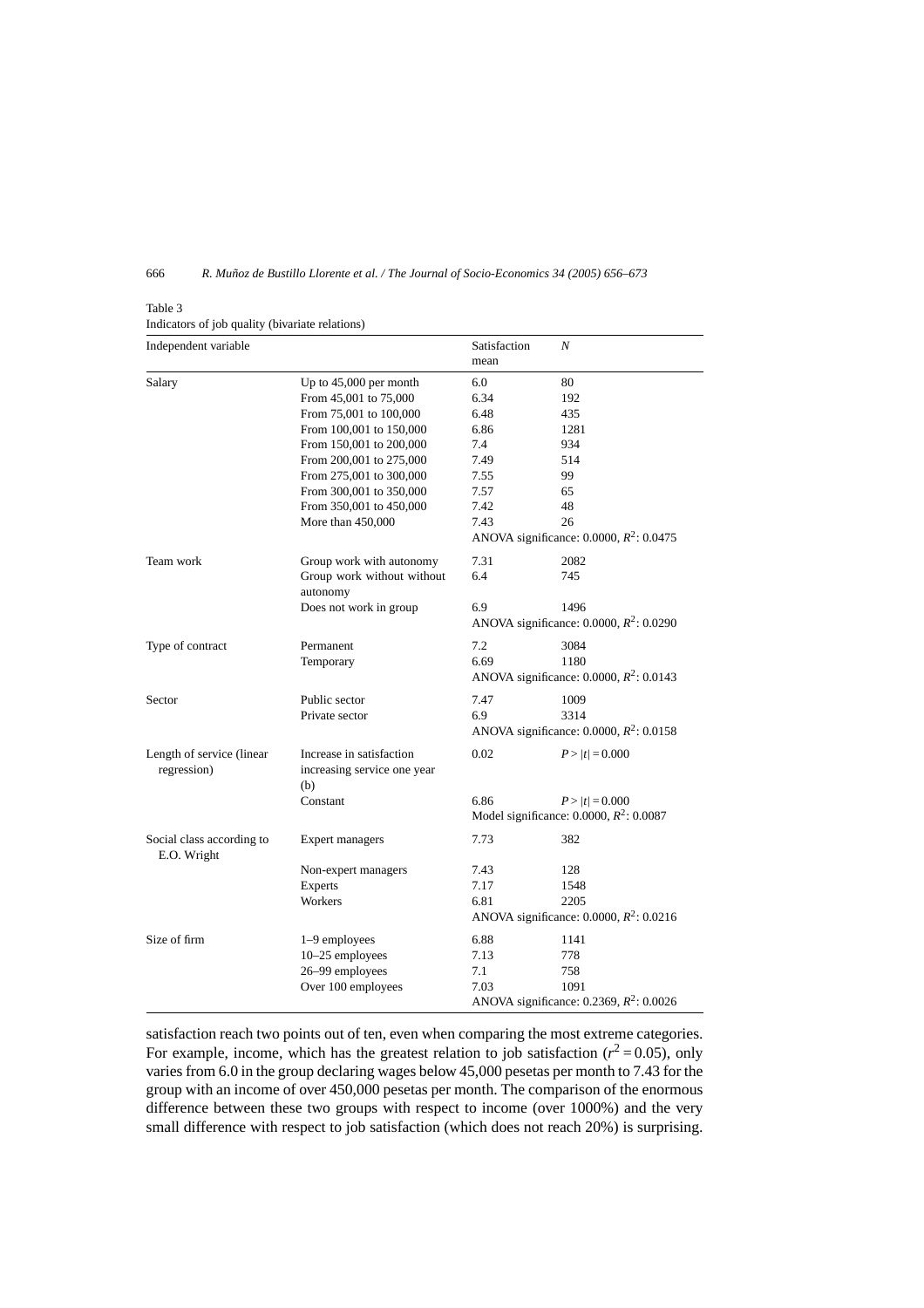| Independent variable       |                                    | Satisfaction mean                          | N                                          |  |  |
|----------------------------|------------------------------------|--------------------------------------------|--------------------------------------------|--|--|
| Age                        | $16 - 29$                          | 6.85                                       | 1125                                       |  |  |
|                            | $30 - 49$                          | 7.02                                       | 2459                                       |  |  |
|                            | $50 - 64$                          | 7.36                                       | 726                                        |  |  |
|                            | 65 and over                        | 6.37                                       | 13                                         |  |  |
|                            |                                    | ANOVA significance: 0.0000, $R^2$ : 0.0079 |                                            |  |  |
| <b>Sex</b>                 | Man                                | 7.05                                       | 2831                                       |  |  |
|                            | Woman                              | 6.99                                       | 1492                                       |  |  |
|                            |                                    |                                            | ANOVA significance: 0.3860, $R^2$ : 0.0002 |  |  |
| Education                  | Less than primary                  | 6.45                                       | 159                                        |  |  |
|                            | Primary                            | 6.88                                       | 667                                        |  |  |
|                            | Secondary                          | 6.99                                       | 2465                                       |  |  |
|                            | Universitary                       | 7.33                                       | 951                                        |  |  |
|                            |                                    | ANOVA significance: 0.0000, $R^2$ : 0.0097 |                                            |  |  |
| Experience of unemployment | No experience of<br>unemployment   | 7.21                                       | 2628                                       |  |  |
|                            | With experience of<br>unemployment | 6.78                                       | 1461                                       |  |  |
|                            |                                    |                                            | ANOVA significance: 0.0000, $R^2$ : 0.0115 |  |  |

<span id="page-11-0"></span>Table 4 Indicators of job expectations (bivariate relations)

It must also be taken into account that, since they are the most extreme categories, there are few cases and estimation is not very reliable. If we look at categories of income with more cases, which provide a better estimation of the satisfaction mean, the differences are even less important.

For all the other variables the differences are smaller. Especially striking is the case of type of contract, since stability in the job appears in the literature as the most important determinant of job satisfaction in Spain (García Mainar, 1999, p. 125). The difference between job satisfaction in workers with a permanent contract and workers with a temporary contract is 0.52 out of 10. Taking into account the tremendous differences as regards work stability and working conditions in general between workers with permanent and temporary contracts, $^6$  this difference of 0.52 points out of 10, with very high mean values in both cases, is at least surprising.

Table 4 gives the sociodemographic variables most used for explaining variability in job satisfaction. The same as in the case of the indicators of job quality, our data show very low variability. Level of education has the greatest relation to job satisfaction, but even so it only explains 1% of its variance. Age shows a significant, but even smaller, relation, and sex shows no significant relation at all with job satisfaction.

To sum up, the bivariate relations indicate that there is really very little difference as regards job satisfaction between different categories of jobs and workers. However, according to what we had posed in the model, variability in job satisfaction is not in itself due to either the objective quality of the job or to the worker's expectations, but rather to the degree of fit of both factors. Empirical analysis of variability of job satisfaction will, therefore,

<sup>6</sup> To give an example, according to the 1995 Wage Structure Survey, the mean of temporary workers had annual salaries equivalent to 44.8% of the wage income of workers with permanent contracts.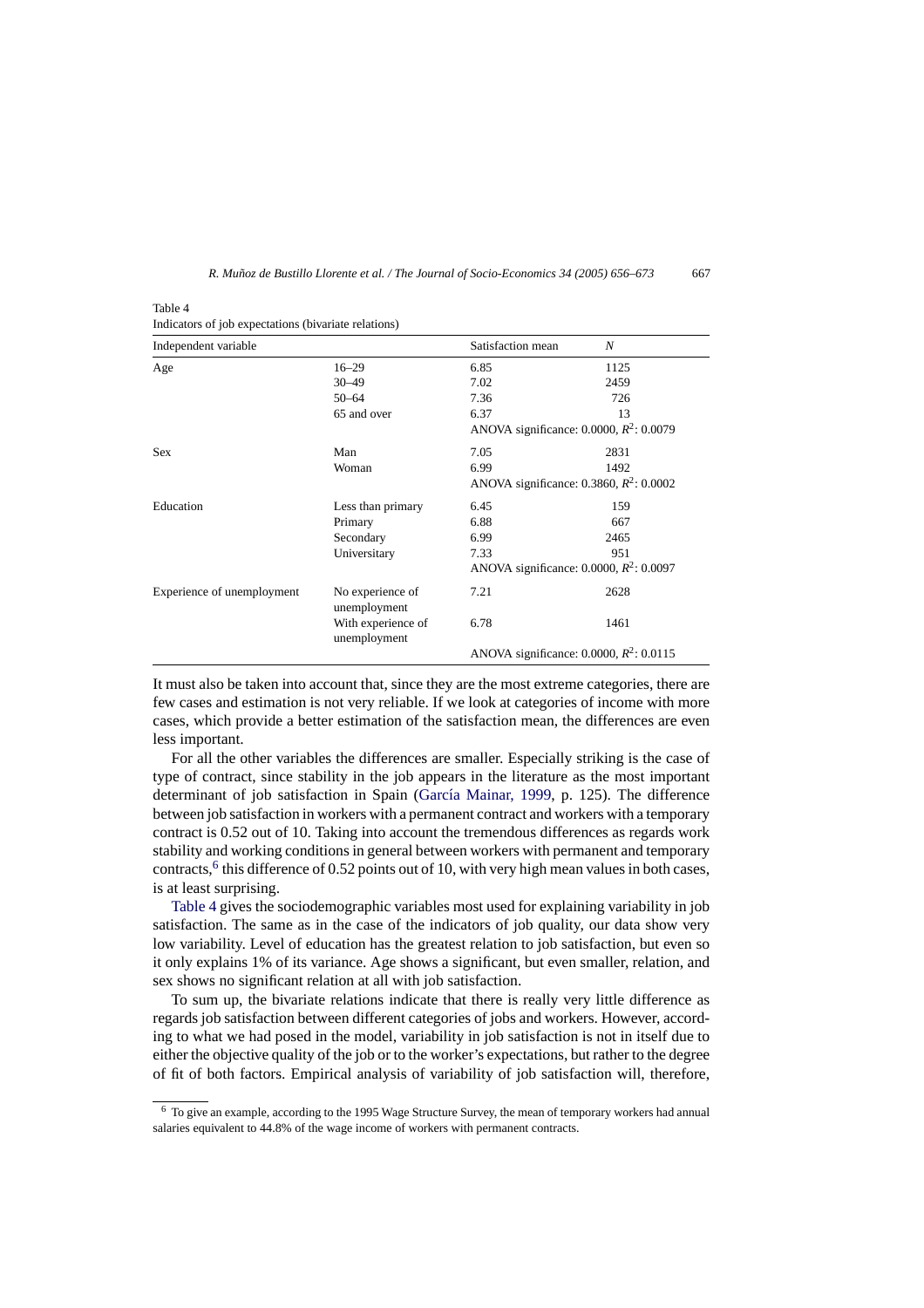| Table 5                     |  |
|-----------------------------|--|
| Multivariable model (ANOVA) |  |

|                            |                                 | Job satisfaction   | Test $t$                         |
|----------------------------|---------------------------------|--------------------|----------------------------------|
| Income                     | Below 45,000 ptas./month        | $-1.204$           | $\left( 3.78\right) ^{\ast\ast}$ |
|                            | 45,000-75,000 ptas./month       | $-1.121$           | $(4.85)$ <sup>**</sup>           |
|                            | 75.000-100,000 ptas./month      | $-0.83$            | $(5.96)$ **                      |
|                            | 100,000-150,000 ptas./month     | $-0.487$           | $(5.86)$ **                      |
|                            | Over 150,000 ptas./month        | Reference category |                                  |
|                            | Wald test: $Pr > F = 0.0000$    |                    |                                  |
| Group work                 | Group work with autonomy        | 0.412              | $(4.89)$ <sup>**</sup>           |
|                            | Group work without autonomy     | $-0.39$            | $(3.12)$ **                      |
|                            | Does not work in group          | Reference category |                                  |
|                            | Wald test: $Pr > F = 0.0000$    |                    |                                  |
| Sector                     | Public sector                   | 0.328              | $(3.56)$ **                      |
|                            | Private sector                  | Reference category |                                  |
|                            | Wald test: $Pr > F = 0.0004$    |                    |                                  |
| Expereince of unemployment | No experience of unemployment   | 0.3                | $(3.81)$ **                      |
|                            | With experience of unemployment | Reference category |                                  |
|                            | Wald test: $Pr > F = 0.0001$    |                    |                                  |
| <b>Sex</b>                 | Woman                           | 0.232              | $\left( 2.65\right) ^{\ast\ast}$ |
|                            | Man                             | Reference category |                                  |
|                            | Wald test: $Pr > F = 0.0081$    |                    |                                  |
| Size of work place         | 1–9 employees                   | 0.269              | $\left( 2.61\right) ^{\ast\ast}$ |
|                            | 10-25 employees                 | 0.406              | $(3.81)$ **                      |
|                            | 26-99 employees                 | 0.335              | $(3.19)$ **                      |
|                            | Over 100 employees              | Reference category |                                  |
|                            | Wald test: $Pr > F = 0.0006$    |                    |                                  |
|                            | Constant                        | 6.649              | $(57.63)$ **                     |
|                            | <b>Observations</b>             | 3111               |                                  |
|                            | $R$ -square                     | 0.085              |                                  |

Absoute value of *t*-test in brackets.

Significant at 1%.

require the construction of a multivariable model which allows us to include the effects of both factors simultaneously, with one controlling for the other and thus better explaining (a priori) the dependent variable. The appropriate statistical technique for this case is multiple analysis of variance (ANOVA), designed for working with multiple categorical independent variables and a dependent variable of a quantitative type, as is the case (Table 5).

We built the model by steps, introducing all the variables considered in [Table 1](#page-8-0) and selecting for the final model all those that added explanatory capacity to the model, with no other restriction than that of seeking to explain the maximum variability possible. After the selection process, the resulting model is the one given in Table 5. This model is the one that, with the variables we took as a basis, makes it possible to explain a greater degree of variability in job satisfaction. As can be seen, we only manage to explain 8.5% of the variation in job satisfaction, a quite disappointing result when we take into account the number of variables considered and the fact that the initial objective was to obtain the greatest  $r<sup>2</sup>$  possible. It is striking that variables which a priori seemed important for the issue

<span id="page-12-0"></span>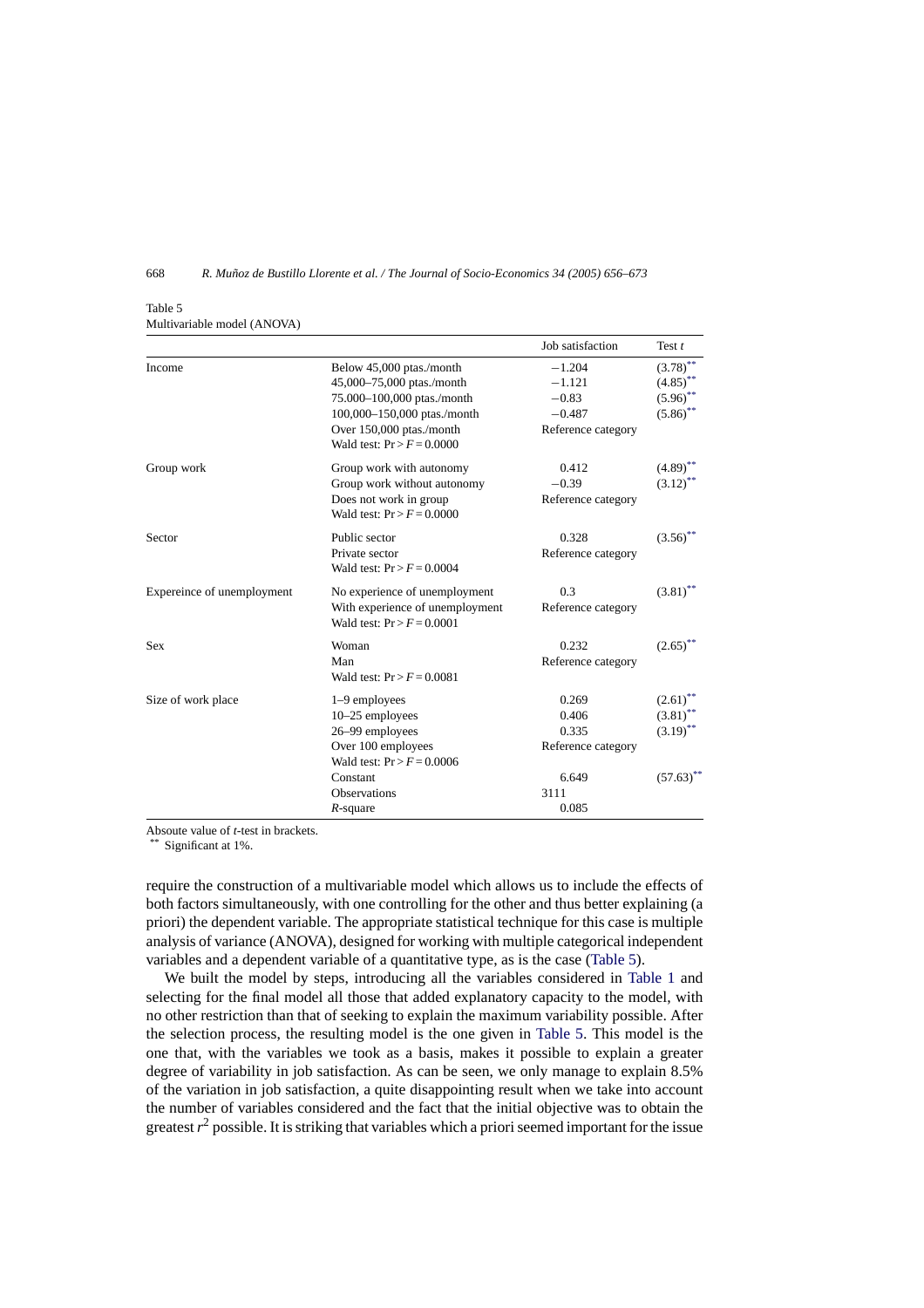we are dealing with remain outside the model, especially those of contract and age, which do not add any prediction capacity to the model in [Table 5. T](#page-12-0)his implies that these variables do not significantly affect job satisfaction when we control for the variables included in [Table 5.](#page-12-0) Neither did the education variable enter into the final equation, despite the fact that at first it seemed to have some relation to job satisfaction. The variables that do enter the model are: monthly income for the job, team work with and without autonomy, public or private sector, experience of unemployment, sex and size of the work place. The model is statistically significant, as are all the regression parameters. It is a multiple regression ANOVA model, in which the independent variables are categorical; hence, in the model, for each variable there are as many parameters as categories of the variable minus one, which is the parameter that remains as reference represented in the constant. Thus, the constant represents the value that the dependent variable takes for an individual in all the reference categories. The predicted satisfaction for a person earning over 150,000 pesetas, who does not work in a group, who works in the private sector, who has some experience of unemployment, is a man and has more than 100 workmates at the work place would be 6.65 according to our model. In order to change the value of one or several of the independent variables, it is only necessary to add or subtract the corresponding coefficient. For example, a person with the same characteristics in everything but with income below 45,000 pesetas would be 1.2 less satisfied (that is, his/her job satisfaction would be 5.45) than the "reference individual" represented in the constant.

The variable most related to job satisfaction is level of income. Also striking is the importance of team work, $\bar{\ }$  of experience of unemployment and of size of the firm, variables which have not been taken into account so much in other models and which appear here with greater relevance than education or age, traditionally considered very important. Two variables that have a significant relation with job satifaction and which usually appear in other models are sex and work in the public or private sector. It is interesting to see how the effect of sex changes when other variables are controlled for, as in the model described (compare the effect of sex on satisfaction in [Tables 4 and 5\).](#page-11-0) This may show that, at aggregate level, men are more satisfied than women only because they have better jobs. But in a job of the same characteristics, according to our model women would be 0.23 more content than men on average.

The model given in [Table 5](#page-12-0) is statistically significant, and the results it shows seem to make sense; they go in the expected direction. But what really matters is not their significance on a statistical level, but on a substantive level, and in this sense the model raises serious doubts. Taking into account that it is a multiple regression ANOVA model with six independent variables, that these six variables were selected as the only relevant ones among 11 variables usually considered as the main determinants of job satisfaction, that, following a complex model for determining job satisfaction, both indicators of objective job quality

<sup>7</sup> In the variable for team work, given that the level of autonomy of the team is asked for, there may be a job satisfaction "contamination" problem. This may explain why those who say they work in non-autonomous teams are those revealed as more dissatisfied with the job, more so than those who do not work in a team either with or without autonomy. In part, the fact that they say that they work in teams without autonomy may be due to a low level of job satisfaction and not vice versa, which is how it is implicitly considered in the model. If this were so, the explanatory capacity of the model would be even smaller.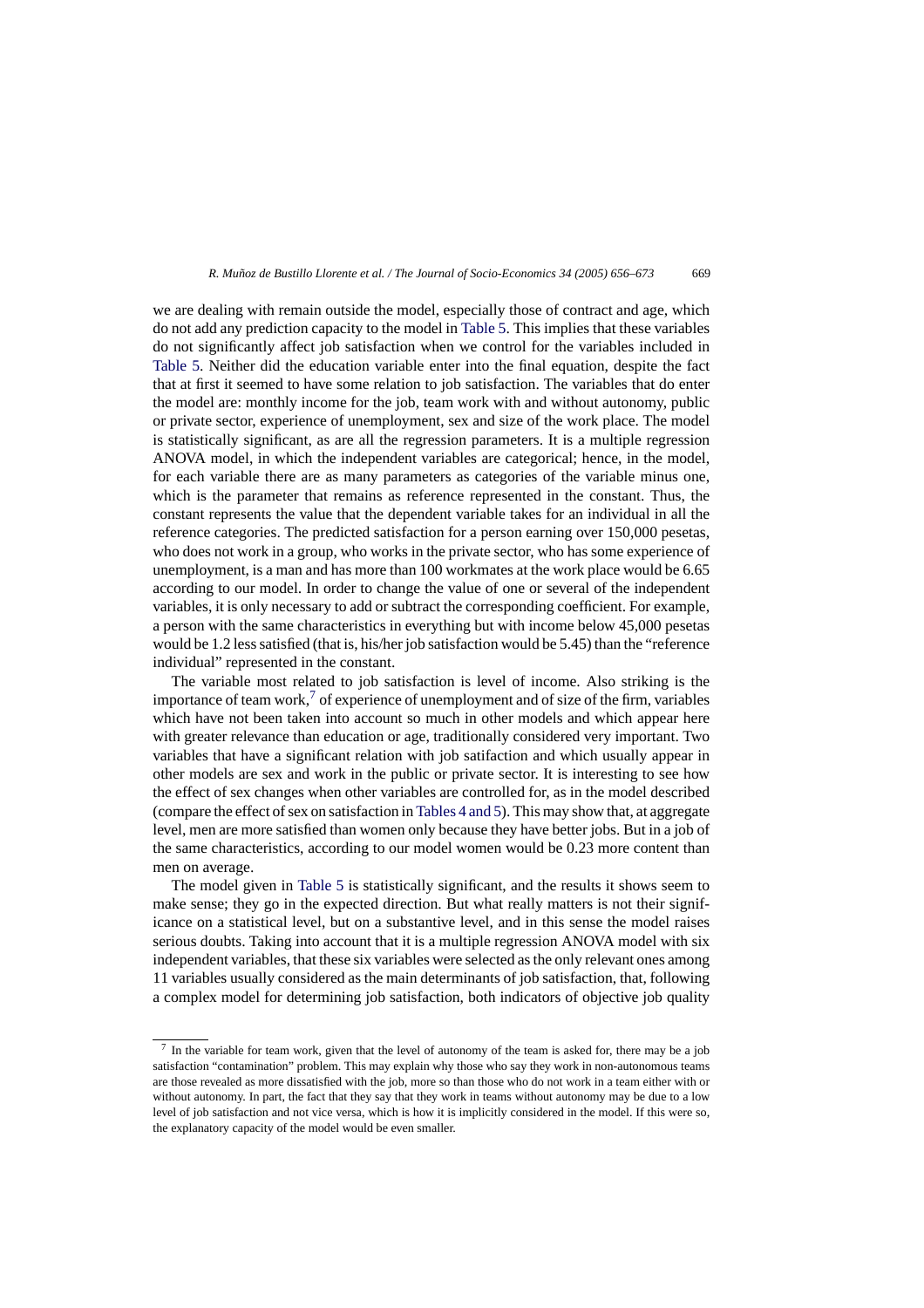and indicators constituting proxies to the workers' expectations have been introduced, then the fact that the model explains less than 9%  $(r^2 = 0.085)$  of the variability indicates that the social variability of job satisfaction has hardly any theoretical interest for the Social Sciences, since it is almost non-existent. The model in [Table 5](#page-12-0) shows individuals with radically different social and work situations, with steady and precarious jobs, with very high and very low salaries, with high and low levels of education, autonomy, etc. Taking into account all the differences existing in the working and life conditions included in the model, it is absurd to concentrate on the very small differences and not on the great similarities observed, even in complex models such as the one used. For once, attention must be drawn to the obvious, and the data must not be forced so that they give greater emphasis to differences that can really be ruled out: basically, all the groups of workers studied are fairly satisfied with their jobs, with small differences between some extreme cases. This result concides with the one we obtained from the comparative analysis of the differences in the indicators of satisfaction between countries.

#### **4.** A model of interpretation

The empirical analysis described in the two previous sections has shown that the variability of job satisfaction is surprisingly low and that, furthermore, the little variability there is bears practically no relation to any relevant social or economic variable. This is true both at aggregate level (as has been seen in the analysis of the differences in the mean levels of job satisfaction in different countries) and at individual level (as has been seen in the analysis of the differences in the job satisfaction of individuals with different types of employment and different job expectations, in the same country). How can these results be explained?

The analysis of job satisfaction carried out in the previous section was based on an analytical reflection in which, a priori, it was posed that job satisfaction should vary according to the fit between the objective characteristics of the job and the worker's expectations. Usually this fit is considered to vary significantly, which should be reflected in the existence of differences in job satisfaction. However, this is where we believe the problem lies, because it is very unlikely that there should be an important and lasting lack of fit between work expectations and the objective characteristics of the job. Let us explain why.

If the workers had an unchangeable level of work expectations and were arbitrarily assigned jobs also with unchangeable characteristics, there would undoubtedly be a variation in the fit of the jobs to the workers' expectations, and therefore there would be (a priori) variation in their levels of job satisfaction. Given that work expectations, the assigning of the jobs to workers and even the very characteristics of the jobs do vary and in fact tend to adjust to each other, the actual possibility of lasting variations in the fit and therefore in job satisfaction is very low. The lack of fit tends to disappear over time.

What are the mechanisms that make the level of expectations and the objective characteristics of the job tend to adapt? Basically we believe that there are two types:

(1) Expectations tend to adapt to objective conditions. For years, social psychologists have been studying psychological mechanisms (the best known theory to this respect is that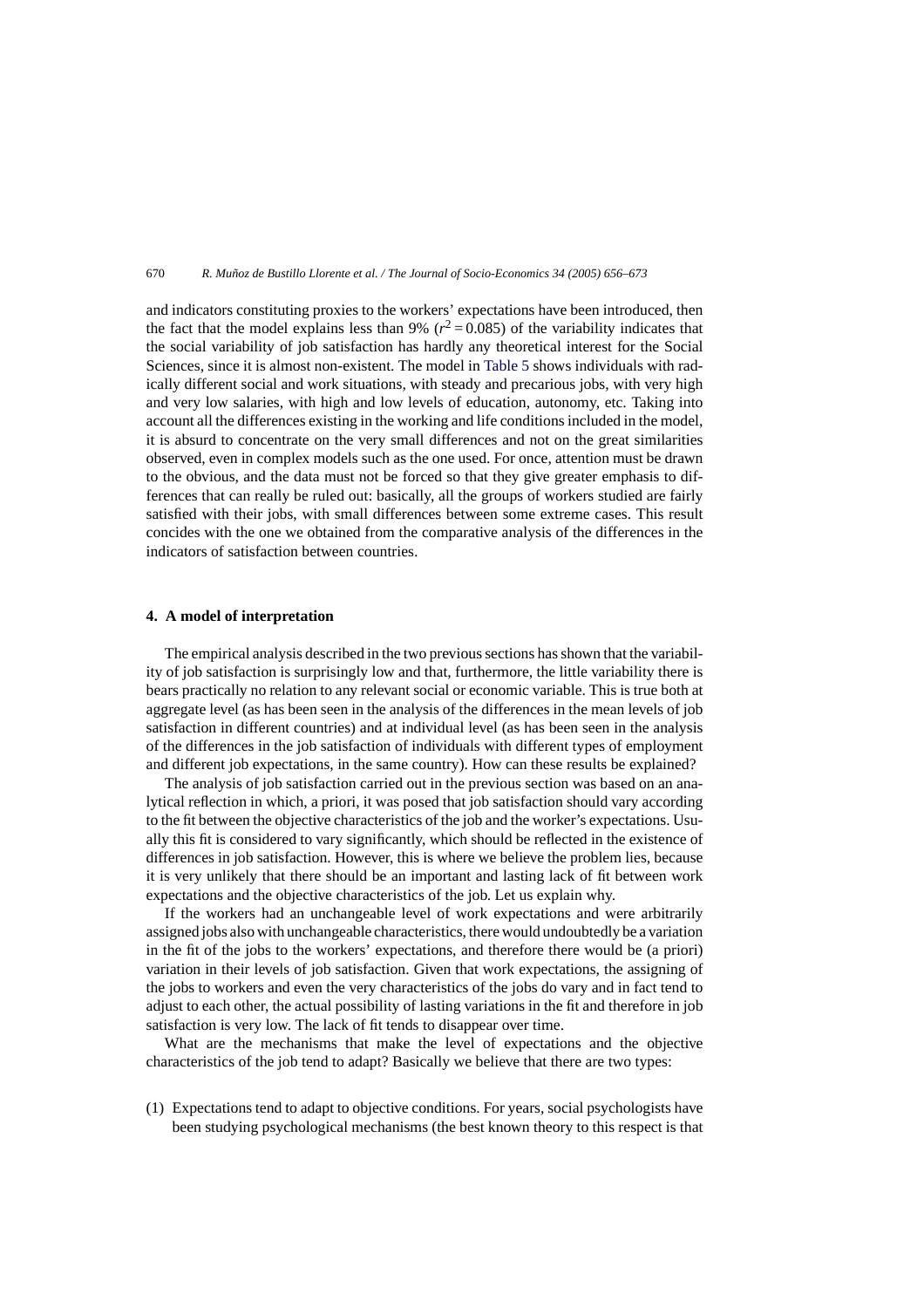of cognitive dissonance<sup>8</sup>) that make people tend to adapt their expectations and even their perceptions of the environment to its actual conditions. It is a strategy of emotional survival, one might say: it is very difficult to maintain a conception of the world (or in this case, of work) that is too discordant with reality. If one cannot change things, one adapts.

(2) Moreover, the objective conditions also tend to adapt to expectations. Expectations are to a great extent the guidelines that orient the individual's action. People try to find jobs that fit their work expectations. Ultimately, if a person finds a job that does not fit his/her expectations and is not capable of changing his/her expectations, he/she will probably end up leaving it.

This means that, if the model is considered dynamically, it is very difficult to maintain the lack of fit that would cause variability in job satisfaction. There are several mechanisms that act as "filters", which successively hinder the permanence of such lack of fit. First, the person looks for a job in accordance with his/her expectations, which in itself eliminates many possible cases of lack of fit. Second, if a person has to accept a job that does not fit his/her expectations, he/she will tend to adjust the expectations to the job. Third, if the person passes the previous two filters (accepts a job not in accordance with expectations and cannot adjust his/her expectations to the job once in it), he/she will simply tend to leave it. Lack of fit would only occur when a person passes these three successive filters, when none of the mechanisms of fit work, which is highly unlikely, especially in the long term. If this "dynamic" model of fit is correct, there would be little variability in job satisfaction, within a relatively high general level of satisfaction.

We can, however, go a little further: to what extent is this (little) variability due to the objective quality of the job and the worker's expectations? Variability in satisfaction is due to the lack of fit between expectations and job quality. But, as we have said, there are countermechanisms to this lack of fit that tend to make it disappear. Hence, variability of fit will not depend so much in itself on job quality and on expectations, but rather on the effectiveness in each case (in each individual) of the working of the mechanisms of fit. Is the working of these mechanisms likely to depend on socially or economically relevant variables? This cannot be known with certainty a priori, but it seems likely that it is not. Actually, with the dynamic model of fit we leave the sphere of the sociological and economic and go right into the sphere of the psychological. The dynamic mechanisms of fit are largely psychological mechanisms that do not have to depend on social or economic issues: they are more likely to depend on individual factors such as personality, ability to adapt, etc. If this were so, job satisfaction would be a variable of little interest to sociology and economics, since it would not depend on social, *exogenous*, variables, but rather on subjective, *endogenous* processes and mechanisms.

## **5. Conclusions**

In order to assess the information provided by the indicator of satisfaction, in this study two complementary approaches were adopted. On the one hand a study was made of whether

<sup>8</sup> See [Festinger \(1957\).](#page-17-0)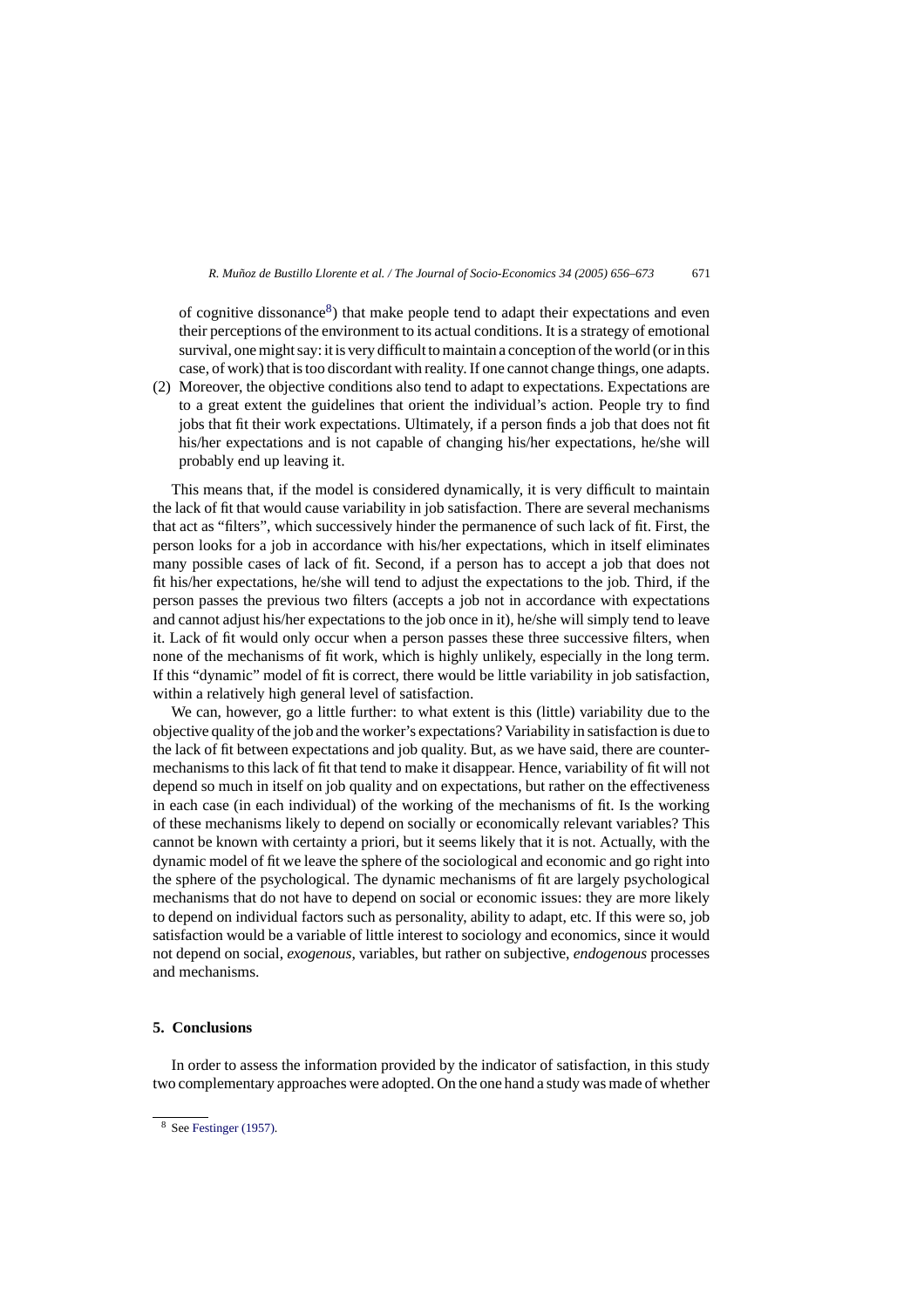the differences in mean values of job satisfaction in a group of countries correspond to differences in other objective variables that may explain levels of job satisfaction, such as salaries, working day, unemployment or distribution. After that, an analysis was made of the existence of a relation between objective variables of job quality and levels of job satisfaction within the same country, specifically, in Spain, as reflected in the 2000 Survey on Quality of Life at Work. In both cases the unequivocal conclusion was that job satisfaction has no apparent relevant relation to other objective indicators of job quality, which makes this indicator of little adequacy for evaluating job quality.

The second conclusion obtained in this article is related, precisely, to the non-existence of a relation between objective job quality and levels of job satisfaction, and derives from reflection on the causes that could explain this result. Starting from the reasonable hypothesis that there are jobs of different categories, and hence they should be associated with a different level of satisfaction, in the article two response mechanisms are proposed for situations of discontent with work. The first would be to change jobs. Those who are not satisfied with their jobs will try to change it, and will try to do so as many times as necessary until they find a job that fits their expectations. Since people differ in their tastes, their idea of a good job can also be thought to be different; hence, at the end of the process, in a supposed equilibrium, different workers would end up in different jobs, with different objective characteristics, but in many cases with a high level of satisfaction. Obviously, not all the people can find the job that fits their expectations: the second response mechanism would act precisely in those situations, and would consist of reducing work expectations until they adapt to the type of job available. Since the concept of satisfaction is a relative concept, those workers in not very attractive jobs, but with few expectations as to their possibility of changing jobs, probably end up, even if only for the sake of mental health, lowering their expectations, and thus probably also increasing their declared level of job satisfaction. The existence of these two mechanisms of dynamic fit would explain the paradox of high levels of job satisfaction and a small range of variation between the maximum and minimum levels in a work context with pronounced objective differences in quality among the jobs.<sup>9</sup>

Inasmuch as a good indicator of job quality should be sensitive to those attributes that generally make one job be considered preferable to another, and given that the indicator of job satisfaction is an evaluative variable subject to different processes of fit, which cause the same job to be valued differently by different workers, it must be concluded that this indicator does not fulfil the minimum requisites and cannot therefore be used as a measure of job quality. If we ask each worker to evaluate his/her job, we shall have simply that, the evaluations that each worker, with his or her own criteria, make of their jobs. Such evaluations are comparable as evaluations, but not as indicators of job quality. Hence, if we wish to know not only the behaviour of the labour market in terms of number of people employed, but also the quality of the jobs created, we must resort to the always difficult task of constructing new indicators comprising job quality. This is a task in which the indicator of job satisfaction will be of little help.

<sup>9</sup> These mechanisms of cognitive fit to the reality that one has to live probably explain the surprising lack of political effects of economic processes that slowly degrade living or work conditions, such as an increase in unemployment or a generalized deterioration in job quality, such as is occurring in recent years in most western countries, according to many analysts.